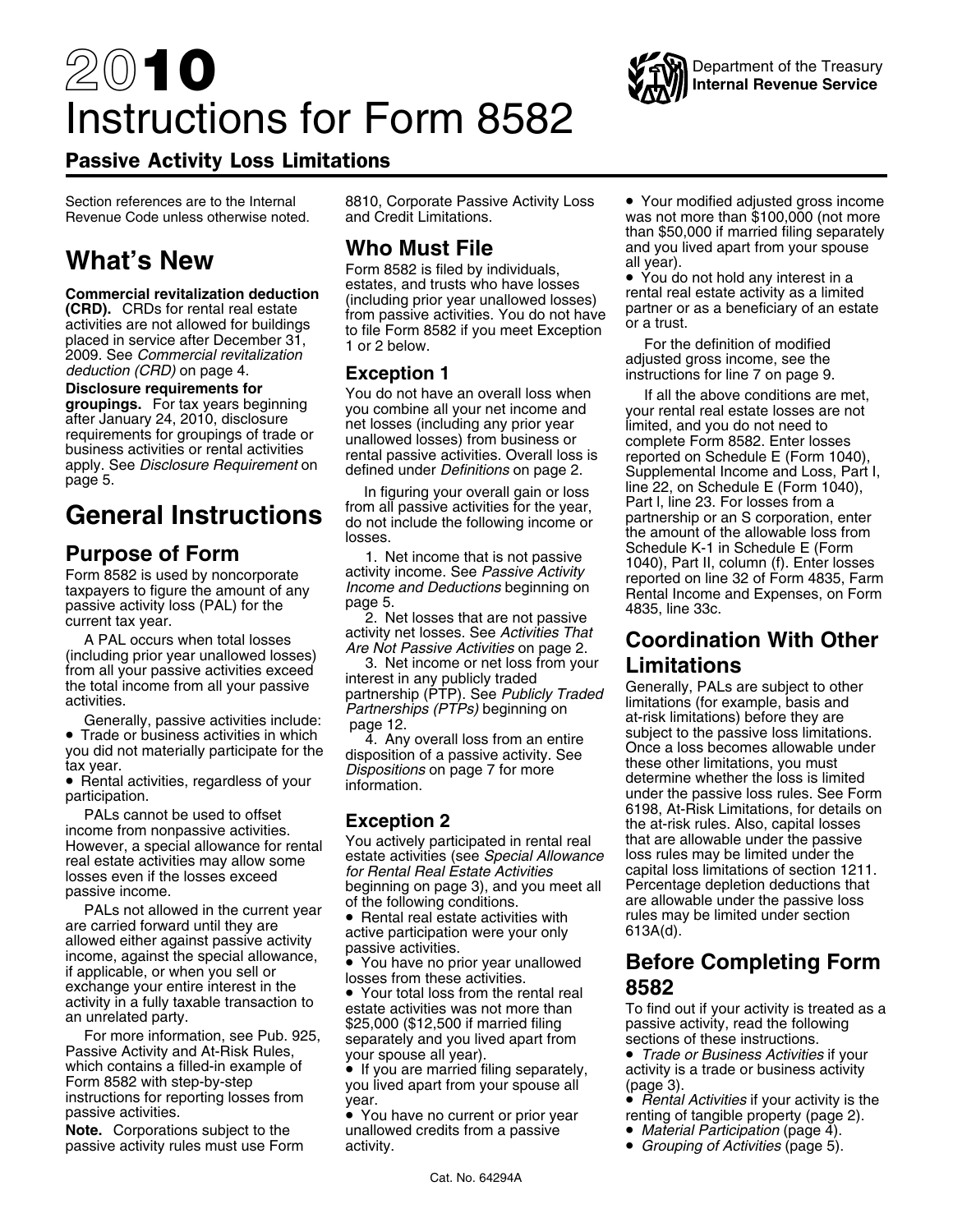current year income over current year Services you performed as an tangible property (real or personal) is deductions from the activity. This employee are not treated as performed used by customers or held for use by

the disposition of assets or an interest

"net income" from the activity over the on page 7. 1. The average period of customer<br>prior year unallowed losses from the 3. A working interest in an oil or gas use is:

the activity or (b) the prior year case, it does not matter whether you unallowed losses from the activity plus materially participated in the activity f

a prior year and carried forward to the to a limited partner interest during the<br>tax year under section 469(b). See sthan one of your income and losses

real property trades or businesses in<br>which you materially participated. Generally, income and losses from customers' use of the property is

interest in rental real estate is a  $B582$ . However, losses from these

**Net income.** This is the excess of or brokerage trade or business. An activity is a rental activity if

income from the activity. This includes **Note.** If a rental real estate activity is use is under a lease, a serviany current year gains or losses from not a passive activity for the current or some other arrangement. the d in the activity. treated as a loss from a former passive **Exceptions Overall gain.** This is the excess of the activity. See *Former Passive Activities* An activity is not a rental activity if:<br>"net income" from the activity over the on page 7.

prior year unallowed losses from the 3. A working interest in an oil or gas use is: activity. well. Your working interest must be held a. 7 days or less, or **Overall loss.** This is (a) the excess of directly or through an entity that does b. 30 days or less and significant the prior vear unallowed losses from bot limit your liability (such as a general personal services were p the prior year unallowed losses from not limit your liability (such as a general personal services were provided in<br>the activity over the "net income" from partner interest in a partnership). In this making the rental prop the activity over the "net income" from partner interest in a partnership). In this making the renthe activity or (b) the prior year case, it does not matter whether you customer use.

**Prior year unallowed losses.** These If, however, your liability was limited dividing the total number of days in all are the losses from an activity that were for part of the year (for example, you rental periods by the n are the losses from an activity that were for part of the year (for example, you rental periods by the number of rentals disallowed under the PAL limitations in converted your general partner interest during the tax year. disallowed under the PAL limitations in converted your general partner interest during the tax year. If the activity<br>a prior year and carried forward to the to a limited partner interest during the involves renting more th tax year under section 469(b). See year), some of your income and losses property, multiply the average period of Regulations section 1.469-1(f)(4) and from the working interest may be customer use of each class by the ratio Pub. 925. treated as passive activity gross income of the gross rental income from that and passive activity deductions. See class to the activity's total gross rental **Activities That Are Not** Temporary Regulations section income. The activity's average period on **Regulations Conserversity Conserversity Activities Conserversity Conserversity Conserversity Conserversity C** 

1. Trade or business activities in 280A(c)(5) applies. This section applies<br>which you materially participated for the if you rented out a dwelling unit that you Significant personal services include tax year.<br>also used as a home during the year for only services performed by individuals.<br>2. Any rental real estate activity in a number of days that exceeds the To determine if personal services are a number of days that exceeds the To determine if personal services<br>oreater of 14 days or 10% of the Significant, all relevant facts and which you materially participated if you significant, all relevant facts and greater of 14 days or 10% of the significant, all relevant facts and were a "real estate professional" for the number of days during the year th

were a "real estate professional" for the mumber of days during the year that the circumstances are taken into<br>professional only if:<br>professional professional and the frequency<br>and the personal and the personal and the per

Generally, income and losses from customers' use of the property is<br>ise activities are not entered on Form incidental to their receipt of the For purposes of item (2), each these activities are not entered on Form incidental<br>exact in rental to the state is a state of the services. separate activity, unless you elect to activities may be subject to limitations 3. Rental of the property is treat all interests in rental real estate as other than the passive loss rules. incidental to a nonrental activity.

To find out how to treat income and<br>
Passive Activity, read election, see ago E-2 of the<br>
dealuctions for Schedule E (Form<br>
Passive Activity is a passive activity<br>
Passive Activity income and<br>
Deductions, Former Passive Ac

deductions from the activity. This employee are not treated as performed<br>includes any current year gains or<br>losses from the disposition of assets or<br>an interest in the activity.<br>**Net loss.** This is the excess of current<br>ye

unallowed losses from the activity plus materially participated in the activity for<br>the "net loss" from the activity.<br>**Prior vear unallowed losses.** These lf, however, your liability was limited dividing the total number o and passive activity deductions. See class to the activity's total gross rental<br>Temporary Regulations section \_\_\_\_\_\_\_\_\_\_\_\_\_income. The activity's average period of **Passive Activities**  $\begin{array}{l} \text{1.469-1T(e)(4)(iii).} \\ \text{280A(c)(5) applies. This section applies the sum of these weights, and the sum of these weights, and the sum of these weights, and the sum of these weights, and the sum of these weights, and the sum of these weights, and the sum of these weights, and the sum of these weights, and the sum of these weights. \\ \text{1.469-120A(c)(5) applies. This section applies the sum of these weights, and the sum of these weights, and the sum of these weights, and the sum of these weights, and the sum of these weights, and the sum of these weights, and the sum of these weights, and the sum of these weights, and the sum of these weights, and the sum of these weights, and the sum$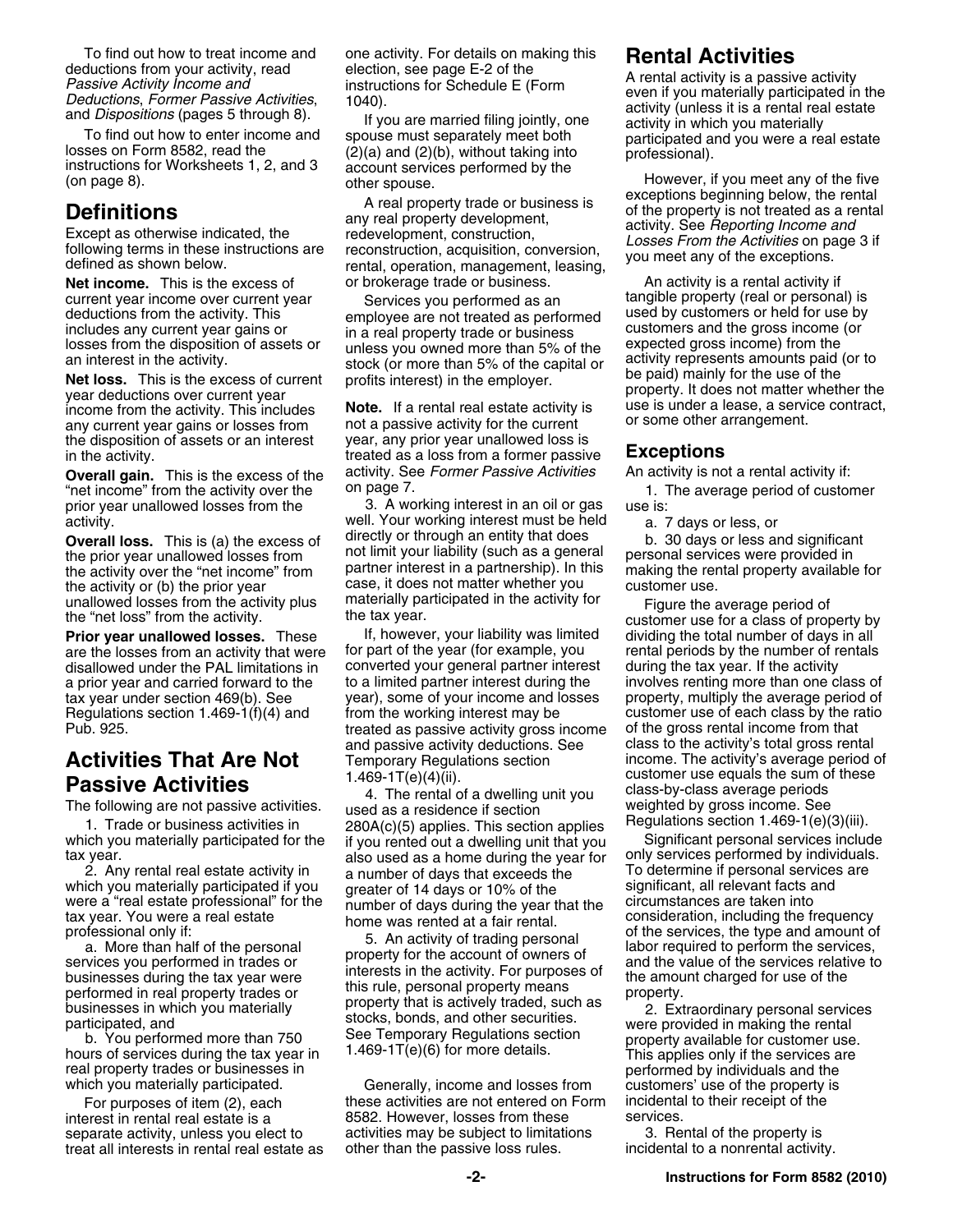holding the property is to realize a gain from the activity on Worksheet 3. smaller of the unadjusted basis or the participate, report any income or loss fair market value (FMV) of the property. **from** the activity on the forms or

Unadjusted basis is the cost of the

The rental of property is incidental to  $\bullet$  If the activity is a trade or business participation passive activities (defined an activity of holding property for activity in which you did not materially on page 4), see Pub activity in which you did not materially investment if the main purpose of participate, enter the income and losses report their income or losses. from its appreciation and the gross **•** If the activity is a trade or business **Special Allowance for**<br>rental income is less than 2% of the activity in which you did materially<br>emallar of the unadjusted basis or the partic fair market value (FMV) of the property. from the activity on the forms or **Activities**

1. Whether your rental of the Schedule C-EZ (Form 1040), Net Profit participated in making management property is a trade or business activity From Business (Sole Proprietorship), or decisions or arranged for others to property is a trade or business activity From Business (Sole Proprietorship), or decisions or arranged for others to<br>(see *Trade or Business Activities* on Schedule F (Form 1040). Profit or Loss provide services (su (see *Trade or Business Activities* on Schedule F (Form 1040), Profit or Loss provide services (such as repairs) in a From Farming, or in Part II or III of significant and bona fide sense. 2. Whether you materially Schedule E (Form 1040). See *Publicly* Management decisions that may count participated in the activity for the tax *Traded Partnerships (PTPs)* beginning as active participation include: year (see *Material Participation* on on page 12. For trade or business • Approving new tenants, page 4). The contract activities that are significant **•** Deciding on rental terms,

property without regard to depreciation of the rental activity did not meet any **Active participated** in a passive rental real eductions or any other basis and eductions of any different pay is incidental to apply if you c

property.<br>Lodging provided for the employer's a*llowance for Rental Real Estate* estate, or a qualified revocable trust Lodging provided for the employer's allowance for Rental Real Estate estate, or a qualified revocable convenience to an employee or the activities beginning on this page.<br>
employee is spouse or dependents is worksheet 2 is for commercial<br>
incidental to the activity or activities in<br>
which the employee performs services.<br>
T

5. You provide property for use in a<br>
monrental activity of a partnership,<br>
Scorporation, or a joint venture in your<br>
Scorporation, or a joint venture in your<br>
mot actively participate, activities of<br>
the partnership, S co

the use of property to a partnership in come for the partners distributive share **Trade or Business** to be treated as part of a deceleration in ending the state of partners in come form an ending of partners in ending of

- 
-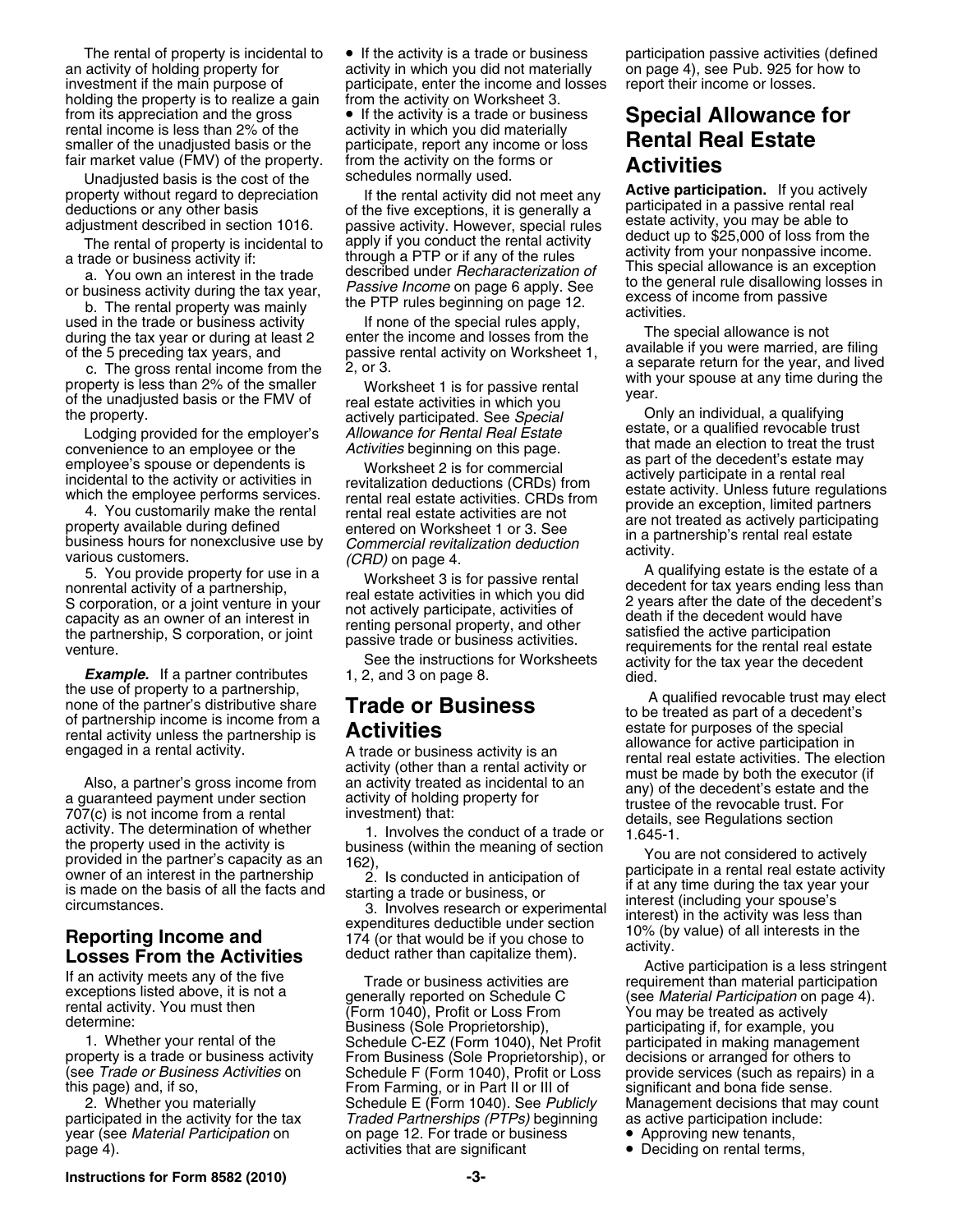• Approving capital or repair

• \$25,000 for single individuals and

• \$12,500 for married individuals who circumstances, you participated in the file separate returns for the tax year participation if:<br>and lived apart from their spouses at all  $\bullet$  It is not work that an owner would substa

 $\bullet$  \$25,000 for a qualifying estate the activity under this seventh test,  $\bullet$  One of your main reasons for doing the activity under this seventh test, if you participated in the work was to avoid the disallowance howeve

**Modified adjusted gross income** under the passive activity rules. The tax year.<br>**Ilmitation.** If your modified adjusted **proof of participation** You may Your participation in managing the

If your modified adjusted gross<br>
in the management of the activity hand the activity than interesting services performed filing separately) but less than<br>
if married filing separately) but less than<br>
services between the

(see page 8).<br> **Commercial revitalization deduction**<br> **Compercial revitalization deduction**<br> **CRID.** The special \$25,000 allowance<br> **CRID.** The special set, work done as an<br>
for the CRID from rental read estate<br>
for the C



for 2010, only if you were a partner or consecutive) of the 1<br>shareholder in a pass-through entity preceding tax years.

• the tax year began in 2009,

• the building was placed in service in participated for any 3 (whether or not were a general partner in the consecutive) preceding tax years.<br>2009, and example onsecutive) preceding tax years. partnership at all times dur

• the qualified revitalization

expenditures, and law, engineering, architecture,<br>• Other similar decisions. The material participation generally includes are partoming, actuarial science, includes below, participation generally includes<br>The maximum special allowance is: any work done in connection with an other trade or business in which capital<br>\$25,000 for single individuals and activity if you owned an interest in • \$25,000 for single individuals and activity if you owned an interest in the is not a material income-producing married individuals filing a joint return activity at the time you did the work.<br>For the tax year. The capaci for the tax year. The capacity in which you did the work 7. Based on all the facts and does not matter. However, work is not •

and lived apart from their spouses at all <br>times during the tax year.<br>
• \$25,000 for a qualifying estate<br>
reduced by the special allowance for<br>
• One of your main reasons for doing<br>
• One of your main reasons for doing<br>
th

educed by the special allowance for<br>which the surviving spouse qualified.<br>which the surviving spouse qualified. The work was to avoid the disallowance<br>of losses or credits from the activity or 100 hours or less during the

**Imitation.** If your modified adjusted<br>
gross income (see the instructions for<br>
line 7 on page 9) is \$100,000 or less<br>
(\$50,000 or less if married filing<br>
(\$50,000 or less if married filing<br>
to the amount of the maximum sp

If you qualify under the active the participation in the activity of all participation unless you were directly<br>participation rules, use Worksheet 1 individuals (including individuals who involved in the day-to-day managem

5. You materially participated in the participation test 1, 5, or 6 (see *Tests* You can claim a current year CRD activity for any 5 (whether or not *for individuals* on this page) for the tax <br>2010, only if you were a partner or consecutive) of the 10 immediately year.

activity in which you materially endoting treated as a limited partner if you also<br>participated for any 3 (whether or not supple a general partner in the  $\bullet\,$  the building was placed in service in  $\qquad\,$  participated for any 3 (whether or not  $\qquad\,$  were a general partner in the

expenditures were made in 2009. activity if it involves the performance of within your tax year (or, if shorter,

• Approving capital or repair **Material Participation** personal services in the fields of health,<br>expenditures, and **Expertisipation in the material participation tests** listed law, engineering, architecture,

participation rules, use Worksheet 1 individuals (including individuals who involved in the day-to-day management<br>(see page 8). die or the did not own any interest in the activity) or operations of the activity. For

You cannot claim a CRD for a<br>building placed in service after of the material participation tests (other materially participate in the activity,<br>December 31, 2009. In this fourth test). The material participation test of t

shareholder in a pass-through entity preceding tax years.<br>
that uses a fiscal year and that uses a fiscal year and that uses a fiscal year and that uses a fiscal year and<br>
the tax year began in 2009, activity in which you An activity is a personal service equal networship's tax year ending with or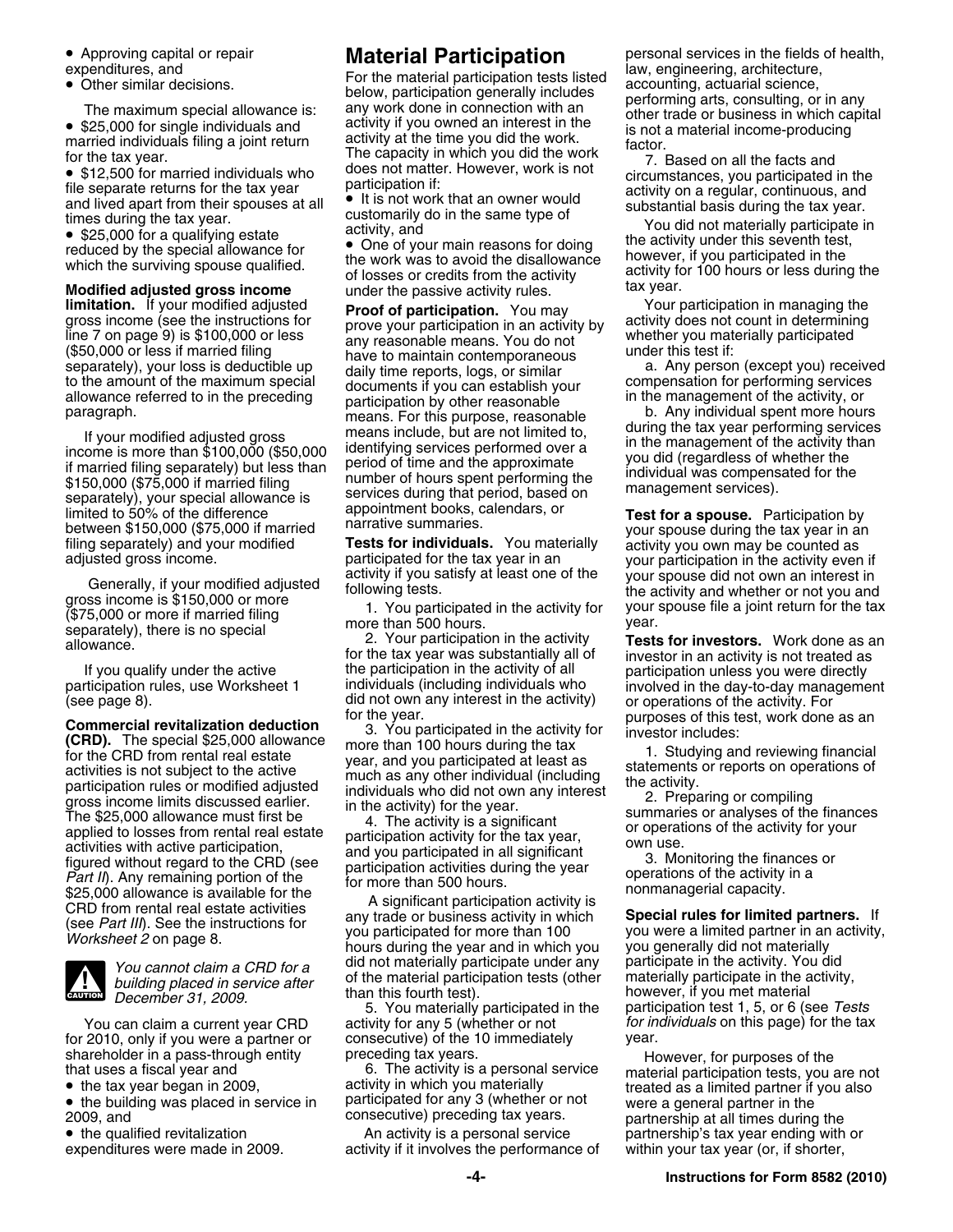income or loss from all trade or<br>business and rental activities is treated if your grouping fails to reflect one or claimed grouping and make the<br>experience is the senature of a more appropriate economic units and required example and a income or loss from the conduct of a more appropriate economic units and required disclosure on the income tax as income or loss from the conduct of a more appropriate economic units and return for the year i

Special rules for certain retired or<br>
disabled farmers and surviving decivities. The following activities may<br>
spouses of farmers and surviving in equiver and the space of term inferred discoluse or disabled farmers and s

**Estates and trusts.** The PAL proportionate ownership interest in the and employer identification numbers<br>
limitations apply in figuring the rental activity. If so, the portion of the (EIN), if applicable, for the activiti limitations apply in figuring the rental activity. If so, the portion of the (EIN), if applicable, for the activities<br>distributable net income and taxable rental activity involving the rental of being grouped as a single a income of an estate or trust. The rules property used in the trade or business addition, the statement must contain a<br>for determining material participation for activity may be grouped with the trade declaration that the g for determining material participation for activity may be grouped with the trade declaration that the grouped activities this purpose have not yet been issued. or business activity.

activities make up an appropriate versa).<br>economic unit for the measurement of 3. Any activity with another activity

- 
- 

**Example.** You have a significant • Each other, contain a declaration that the contain a declaration that the contain interest in a bakery and a • Activities conducted directly by the regrouped activities make up an ownership interest in a bakery and a **Conducted directly by the** regrouped activities make up an ownership interest in a bakery and a movie theater in Baltimore and in a partner or shareholder, or appropriate economic unit for the bakery and a movie theater in **Exercise Conducted through other** measurement of gain or loss under the bakery and a movie theater in **by a movie theater in** batter partnerships and corporations. Philadelphia. Depending on Philadelphia. Depending on all the relevant facts and circumstances, there A partner or shareholder may not statement must contain an explanation may be more than one reasonable treat as separate activities those of the material change in the facts and method for grouning your activities  $\frac{1}{2}$  critical changes of the material change in the facts and method for g method for grouping your activities. For activities grouped together by the original activities that made the c<br>instance, the following groupings may partnership or corporation. The grouping clearly inappropriate. or may not be permissible:

• A single activity,

• A movie theater activity and a bakery For tax years beginning after January

• A Baltimore activity and a

- 
- Four separate activities.

during the portion of the partnership's Once you choose a grouping under tax year to the IRS. If you fail to report tax year in which you directly or these rules, you must continue using these changes, each trade or busine indirectly owned your limited partner that grouping in later tax years unless a activity or rental activity will be treated interest). The same interest interest interest and as a separate activity. You will be a separate activity. You will be

as income of loss non the conduct of a<br>single passive trade or business on the primary purposes of your return for the year in which you first<br>limitations. If the passive activity discovered the failure to disclose. If the

rental activity involving the rental of being grouped as a single activity. In<br>property used in the trade or business addition, the statement must contain a

for the measurement of gain or loss 2. An activity involving the rental of **Grouping of Activities** under the passive activity rules. real property with an activity involving Generally, one or more trade or **the rental of personal property (except Addition to an existing grouping.**<br>business activities or rental activities personal property provided in The Mou must file a written statement wi business activities or rental activities personal property provided in You must file a written statement with may be treated as a single activity if the connection with the real property or vice your original income tax return for the activity activity versa).

economic unit for the measurement of a start of the stativity with another activity to an existing group. The statement<br>The different type of busing the manners and the must provide the name, address, and in the state of t gain or loss under the passive activity in a different type of business and in must provide the name, address, and<br>rules. FIN, if applicable, for the activity that is Trules.<br>
Whether activities make up an<br>
appropriate economic unit depends on<br>
appropriate economic unit depends on<br>
all the relevant facts and<br>
defined in section 164(e)(2)) if that<br>
all the relevant facts and<br>
circumstanc

ownership,<br>
4. Geographical location, and<br>
5. Interdependencies between or<br>
among the activities.<br>
among the activities.<br>
among the activities.<br>
among the activities.<br>
among the activities.<br>
among the activities.<br>
among th

• Activities conducted through other

• A move theater activity and a bakery **For tax years beginning after bandary**<br>activity, 24, 2010, the following disclosure **and Deductions**<br>• A Baltimore activity and a requirements for groupings apply. You Take into acco • A Baltimore activity and a requirements for groupings apply. You Thiladelphia activity, or are required to report certain changes to your groupings that occur during the to figure your net income or net loss

these changes, each trade or business A limited partner's share of an circumstances makes it clearly<br>electing large partnership's taxable inappropriate.<br>income or loss from all trade or The IRS may regroup your activities income tax returns consistent with the

this purpose have not yet been issued. or business activity.<br>An activity involving the rental of for the measurement of gain or loss

1. Similarities and differences in<br>types of trades or businesses,<br>2. The extent of common control,<br>3. The extent of common<br>ownership or corporations subject to section 469.<br>Once a partnership or corporation<br>ownership or co

## **Disclosure Requirement Passive Activity Income**<br>For tax years beginning after January **Panel Reductions**

are required to report certain changes income and passive activity deductions

**Instructions for Form 8582 (2010) -5-**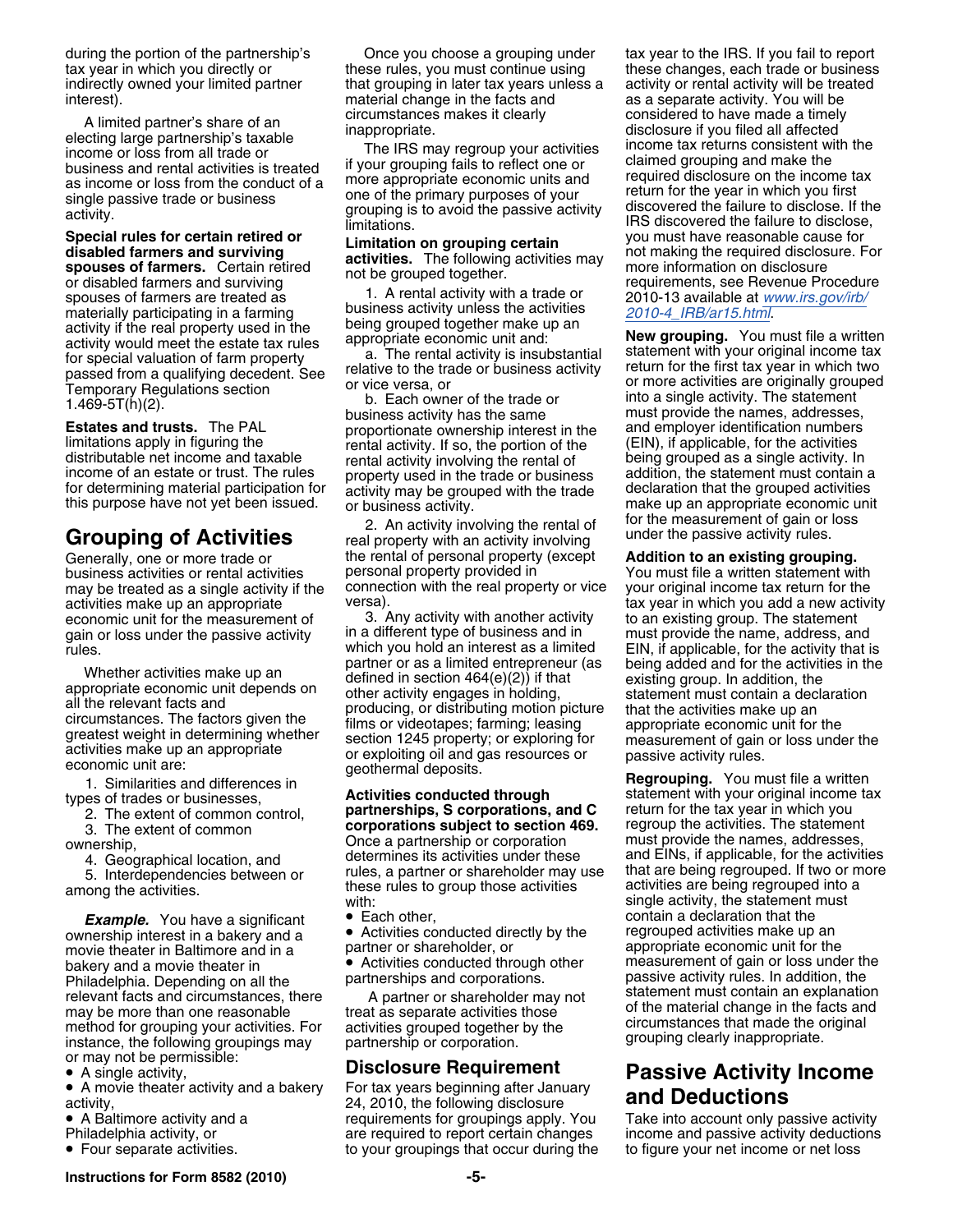If your passive activity is reported on<br>
Schedule C, C-EZ, E, or F, and the<br>
activity has no prior year unallowed<br>
losses or any gain or loss from the<br>
disposition of assets or an interest in<br>
the activity, take into accou activity deductions from the activity to Passive activity income does not **Recharacterization of figure the amount to enter on Form include the following.**<br>8582 and the worksheets. **Passive Income •** Income from an act

**CAUTION** *prior year unallowed losses from* **! Example 3** prior year unallowed losses from<br>the passive activities of the partnership<br>or S corporation. If you had prior year<br>unallowed losses from these activities,<br>they can be found in column (c) of your<br>they can be fo

Certain self-charged interest income or than passive activities. See Temporary • Rental of property to a nonpassive<br>deductions may be treated as passive Regulations section 1.469-2T(c)(5). activity. activity gross income or passive activity  $\bullet$  Income or gain from investments of  $\bullet$  Acquisition of an interest in a deductions if the loan proceeds are vorking capital. deductions if the loan proceeds are working capital. pass-through entity that licenses<br>used in a passive activity. Generally,  $\bullet$  Income from an oil or gas property if intangible property. self-charged interest income and you treated any loss from a working<br>deductions result from loans between interest in the property for any tax ve deductions result from loans between interest in the property for any tax year **Passive Activity Deductions** you and a partnership or S corporation<br>
in which you had a direct crimic in which you had a direct loss under the rule excluding working owership interest. This includes both interests in oil and gas wells from a passive partnership or S corporation if the entity Regulations section 1.469-2T(f) and Passive activity deductions include made an election under Regulations Regulations section 1.469-2(f). See losses from a disposition of propert section 1.469-7(g) to avoid the *Recharacterization of Passive Income* used in a passive activity at the time of application of *Passive Income* used in a passive activity at the time of application of these rules. For mor application of these rules. For more on this page.<br>
details on the self-charged interest • Overall gain from any interest in a<br>
rules, see Regulations section 1.469-7. PTP (see item 2 under Special interest in a passive ac

all passive activities or any passive refunds. Passive activity deductions do not activity, take into account only passive • Income from a covenant not to include the following. that is not passive activity income on • Any reimbursement of a casualty or interest expense) that are clearly and Form 8582 or the worksheets. theft loss included in income as directly allocable to portfolio income.

from all passive activities or any **Passive activity income includes all** recovery of all or part of a prior year<br>passive activity income from passive activities, boss deduction if the deduction for th

worksheets. salaries, wages, commissions, such the following sources<br>self-employment income from trade or may be subject to the net income self-employment income from trade or may be subject to the net<br>The partnership or S corporation business activities in which you recharacterization rules.<br>does not have a record of any materially participated for the tax y *materially participated for the tax year,* • Significant participation passive

• Income from positive section 481 **Income from positive section 481 • Rental of property incidental to a Self-Charged Interest**<br>Certain self-charged interest income or than passive activities. See Temporary • Rental of property to a nonpassiv Regulations section  $1.469-2T(c)(5)$ . activity.

 $\bullet$  Income from an oil or gas property if intangible property.

loss deduction if the deduction for the

Solution and interest tend in the net in passive activity that is not a certain income from passive activity<br>
If you own an interest in a passive scribing interest<br>
Scorporation, the partnership or<br>
Scorporation, the partn

- 
- 

*Instructions for PTPs* beginning on *Dispositions* on page 7 for the<br>Passive Activity Income page 12).<br>To figure your overall gain or loss from • State, local, and foreign income tax your entire interest in an activity.

activity income. Do not enter income compete. • Deductions for expenses (other than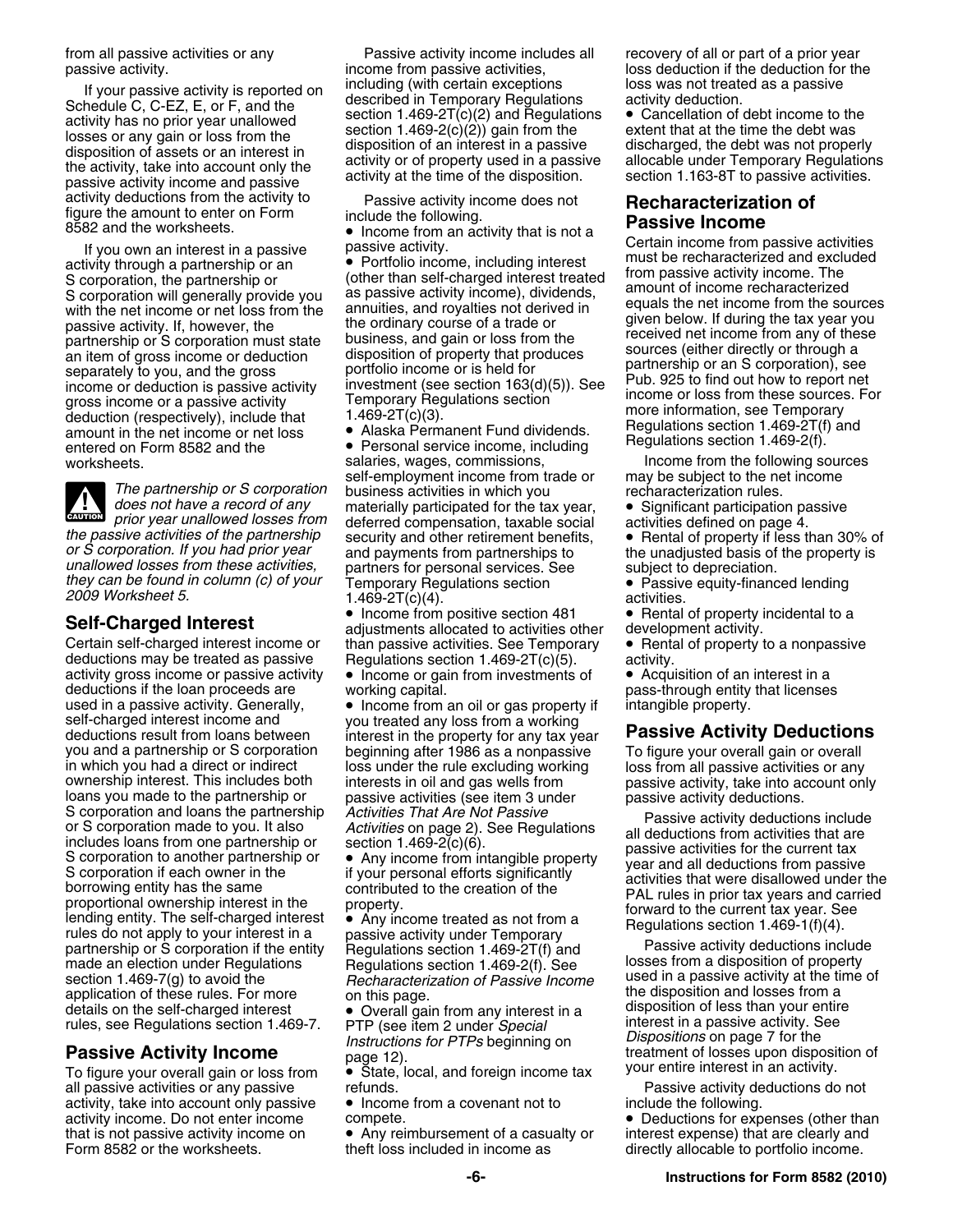• Qualified home mortgage interest, **Dispositions** An overall loss from an entire and the **Dispositions** An overall loss from an entire • Qualified home mortgage interest, **Dispositions and a particular expenses**, and other **Dispositions a disposition** of a passive activity is a **disposition** of a passive activity is a interest expenses (except self-charged **Disposition of an Entire** interest treated as a passive activity **Disposition of an Entire** interest treated as a passive activity **and an Entire aggregate loss from all other passiv** deduction (discussed on page 6) and **Interest** activities. When figuring your modified interest expenses properly allocable to If you disposed of your entire interest in adjusted gross income for line 7 of

• Deductions and losses that would loss (which does not include losses<br>have been allowed for tax years allowed in prior years) by the following unallowed loss. You have an overall<br>beginning before 1987, but for basis or fr

• Deductions for losses from fire,  $\begin{array}{ccc}\n\bullet & A \text{ partner in a PTP is not treated as} \\
\bullet & B \text{ pattern, the number of the current, the number of the current, the number of the current, the number of the current, the number of the current, the number of the current, the number of the current, the number of the current, the number of the current, the number of the current, the number of the current, the number of the current, the number of the current, the number of the current, the number of the current, the number of the current, the number of the current, the number of the current, the number of the current, the number of the current, the number of the current, the number of the current, the number of the current, the number of the current, the number of the current,$ 

A former passive activity is any activity<br>
that was a passive activity in a prior tax<br>
year but is not a passive activity in the<br>
year but is not a passive activity in the<br>
current tax year. A prior year unallowed best fro

If current year net income from the losses, and prior year unallowed losses **Disposition of Less Than an**<br>activity is more than or equal to the on Worksheet 1, 2, or 3.<br>prior year unallowed loss from the income and loss on

passive activities).<br>• Losses from dispositions of property activity to an unrelated person in a fully account the overall loss from the • Losses from dispositions of property activity to an unrelated person in a fully account the overall loss from the that produce portfolio income or the taxable transaction during the tax year, disposition of the activity. property held for investment. your losses allocable to the activity for **Example 1. Activity with overall**<br>• State, local, and foreign income the year are not limited by the PAL **gain.** You sell your entire interest in

• Miscellaneous itemized deductions A fully taxable transaction is a sactively participated for a gain of

income from the activity.<br>
If current year net income from the the prior<br>
including any prior year unallowed<br>
(including any prior year unallowed<br>
losses) from the activity for the tax year<br>
to see if you have an overall

net income from the activity on Form<br>8582 and the applicable worksheets. Thave other passive activities to report partnership interest.<br>19982, include the income, partnership interest.

For the income and losses from the disposition<br>
activity, report and the set of the forms and schedules normally used;<br>
activity, report all income and<br>
the forms and schedules normally used;<br>
activity are treated as part

loss) on Form 8582 and the applicable combine the income and losses, do not<br>worksheets.<br>To report a disposition of a former the summer wave including prior<br>passive activity, follow the rules under full. Report the income a

**State, local, and foreign income** *gain.* **You sell your entire interest in a rules. The state activity in which you rental real estate activity in which you** that may be disallowed under transaction in which you recognize all \$15,525. \$7,300 of the gain is section<br>section 67. realized gain or loss. 1231 gain reported on Form 4797, 1231 gain reported on Form 4797, • Charitable contribution deductions. If you are using the installment Part I, and \$8,225 is ordinary recapture Charitable contribution deductions. If you are using the installment income reported on Form 4797, Part II.<br>
The contribution of the contributions of the contributions of the contribution of the contribution of the contrib • Net operating loss deductions, method to report this kind of<br>
percentage depletion carryovers under disposition, figure the loss for the Collie 23 of Schedule E (Form 1040),<br>
section 613A(d), and capital loss controllers

• Net negative section 481 Gain recognized in the current year Because you had other passive • Net negative section • Net negative section 481<br>
adjustments allocated to activities other<br>
than passive activities. See Temporary<br>
Regulations section 1.469-2T(d)(7).<br>
• Deductions for losses from fire and partner in a PTP is not treated as

activity.<br>■ Interest in the PTP.<br>The deduction allowed for one-half of **Proporting an Entire From the Conduction allowed for one-half of Reporting an Entire** *Ioss.* You sell your entire interest in The deduction allowed for one-half of the deduction and the porting an Entire<br> **Reporting an Entire** *loss.* You sell your entire interest in<br> **Disposition on Schedule D** an oil and gas limited partnership that<br>
was your o Was your only passive activity for a gain<br> **Form 4797** Was your only passive activity for a gain<br> **Activities** in a passive activity or a former Schedule E loss of \$3,330 and a<br>
interest in a passive activity or a former S

unallowed loss, enter the prior year loss.<br>unallowed loss and any current year loss.<br>net income from the activity on Form lif you have an overall gain and you depending on how long you held the

**CAUTION !**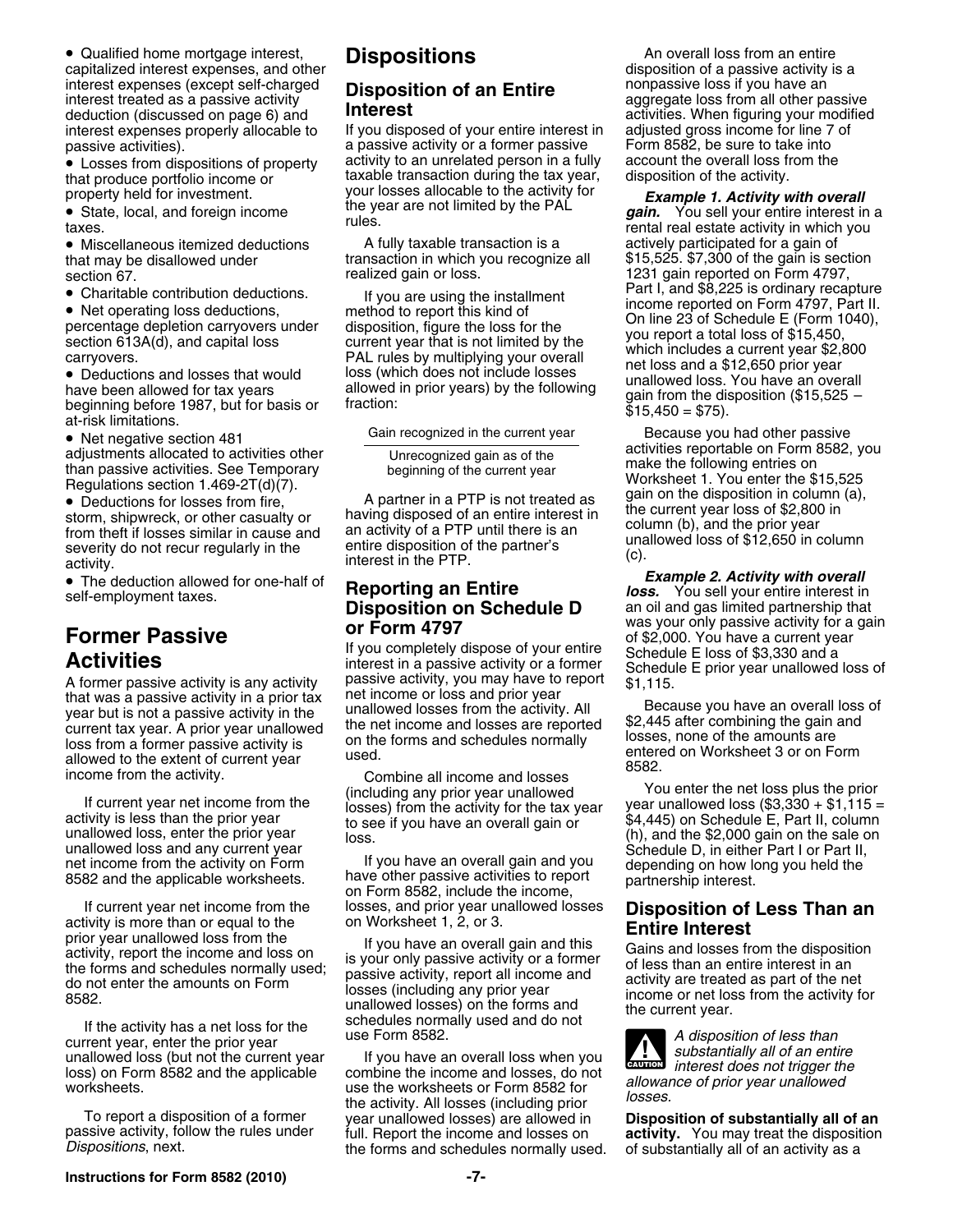if any, allocable to the part of the enter  $\frac{1}{2}$  enter \$7,000 in column (a). • the qualified revitalization<br>activity disposed of and **Column (b)** Enter the current vear net expenditures were made in 2009.

**Part I—2010 Passive** (b) of Worksheet 1. and enter the overall loss for the activity<br> **Activity Loss** Example. A Schedule E rental<br>
Use Part I to combine the net income<br>
Use Part I to combine the net income<br>
of the curren

revitalization deductions (CRDs) from <sup>6332</sup><br>rental real estate activities (with or **Columns (d) and (e).** Combine estate activities.<br>without active participation) **Columners** income and losses in columns (a) **Column (a).** 

• Worksheet 3 is used for all other

**TIP**

3, whichever is applicable, or your own<br>
scheed that is in the same format as<br>
the worksheet 1<br>
Worksheet 1<br>
Worksheet 2<br>
Worksheet 2<br>
Worksheet 2<br>
Worksheet 2<br>
Worksheet 2<br>
Worksheet 2<br>
Morksheet 2<br>
Morksheet 2<br>
Morkshee deductions (CRDs) from these activities<br>in the net income or loss reported in<br>Worksheet 1. The net income or loss reported in the net income or loss reported in<br>Worksheet 2. the activity in column (e). Do not enter

Do not enter a prior year unallowed<br>
loss in column (c) of Worksheet 1<br>
unless you actively participated in the<br>
activity in both the year the loss arose<br>
and the current tax year. If you did not<br>
the prior year unallowed



*active participation rule and must use* CRD from each rental real estate<br>Worksheet 3 instead of Worksheet 1. activity You can claim a current you

**Column (a).** Enter the current year net CRD for 2010, only if you were a current year activity with active participation.<br>income from each activity. Enter the partner or shareholder in a **built and Enter all numbers in Pa** income from each activity. Enter the partner or shareholder in a total of column (a) on line 1a of Form pass-through entity that uses a fiscal positive amounts (that is, greater than

separate activity if you can prove with **Example.** A Schedule E rental • the tax year began in 2009,<br>
reasonable certainty: activity has current year profit of \$5,000 • the building was placed in service in activity has current year profit of \$5,000 1. The prior year unallowed losses, and a Form 4797 gain of \$2,000. You 2009, and<br>ny, allocable to the part of the enter \$7,000 in column (a). <br>• the qualified revitalization

activity disposed of, and **Column (b).** Enter the current year net expenditures were made in 2009. year of disposition allocable to the part prior year unallowed losses in this <sup>of Form 8582</sup>.<br>of the activity disposed of column. Enter the total of column (b) on **Column (b).** Enter the prior year column. Enter the total of column (b) on line 1b of Form 8582. unallowed CRDs for each rental real

If an activity has net income on one estate activity. Enter the total of column<br>
Specific Instructions<br>
another form or schedule, report the net Column (c). Combine the amounts in<br>
amounts separately in columns (a) and col amounts separately in columns (a) and columns (a) and (b) for each activity<br>(b) of Worksheet 1 and enter the overall loss for the activity

Follows.<br>■ Worksheet 1 is used for rental real find these amounts on Worksheet 5, <br>estate activities with active **the secial column (c), of your 2009** Form 8582. Intert do not qualify for the special • Worksheet 1 is used for rental real that the column (c), of your 2009 Form 8582.<br>
estate activities with active that do not qualify for the special<br>
participation. 2010 Worksheet 1 on line 1c of Form pour eported in Work pancipation.<br>• Worksheet 2 is used for commercial 2010 Worksheet 1 on line 1c of Form reported in Worksheet 2), and<br>• Rental activities other than rental real

without active participation). income and losses in columns (a) **Column (a).** Enter the current year<br>• Worksheet 3 is used for all other the through (c) for each activity, and either net income for each activity. Enter the through (c) for each activity, and either<br>enter the overall gain for the activity in passive activities. enter the overall gain for the activity in total of column (a) on line 3a of Form<br>
See Pub. 925 for examples showing<br>
the activity in column (e). Do not enter<br>
the worksheets.<br>
TIP any of the worksheet



*Married individuals who file* Instead, report these deductions as part **Real Estate Activities** *separate returns and lived with* of the net income or loss from the passive activity in Worksheet 3. **With Active Participation**<br>Column (a) Enter the current year Use Part II to figure the maximum

8582. year and zero).

(See the example under *Column (b)* for

• Income or other deductions from the amounts from columns (d) and (e) on

## The prior year unallowed loss in column<br>
(c) of Worksheet 3. **Allowance for Rental**<br>
than rental real estate activities.

*the tax year do not qualify under the* **Column (a).** Enter the current year Use Part II to figure the maximum<br>*active participation rule and must use* CRD from each rental real estate amount of rental loss allowed if you activity. You can claim a current year have a net loss from a rental real estate<br>CRD for 2010, only if you were a current year activity with active participation.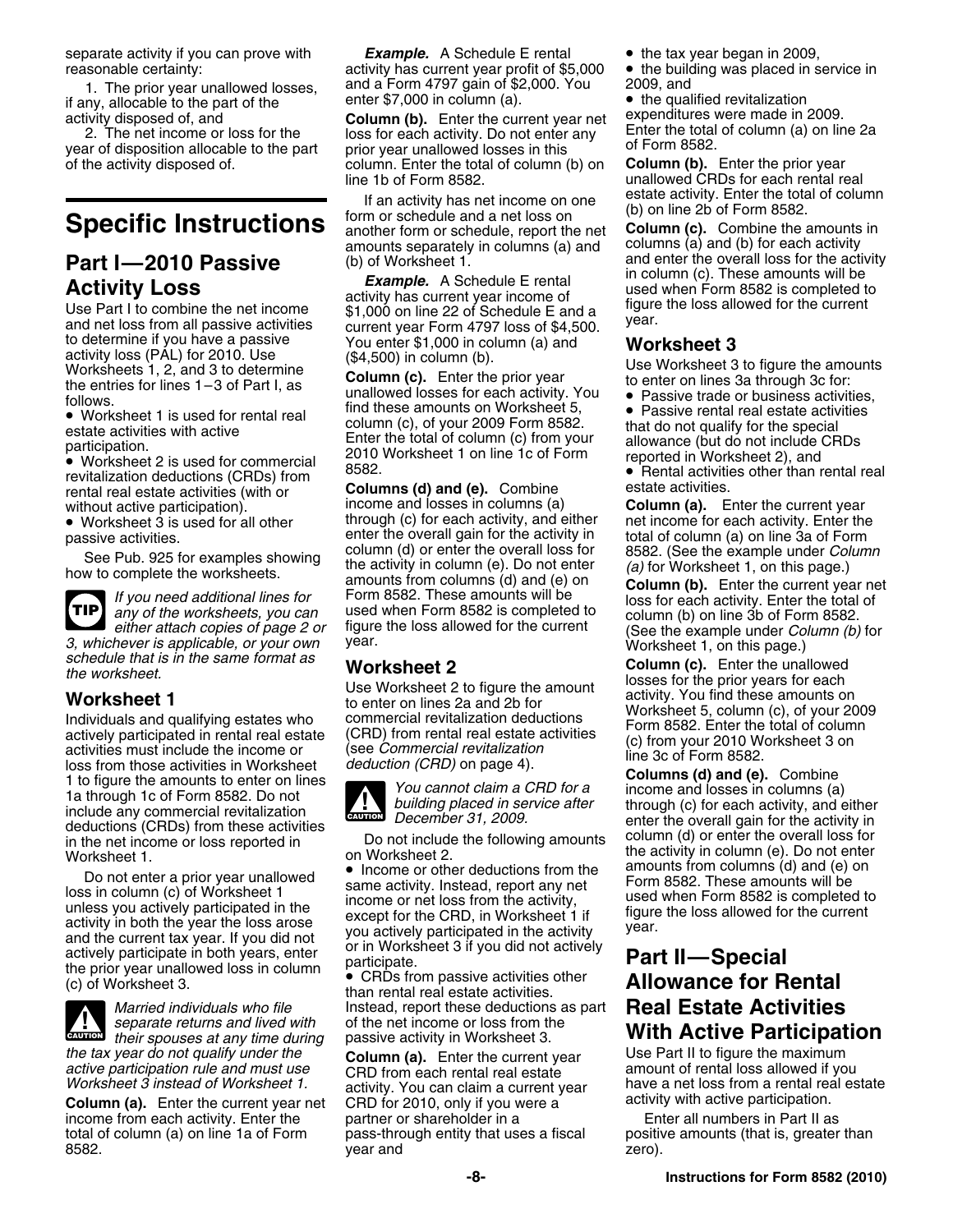

**CAUTION** *allowance. They must enter -0- on line* during the year. The worksheet 2. *10 and go to line 15.*

**Example.** Line 1d has a loss of<br>
\$3,000, line 2c is zero, and line 3d has<br>
a gain of \$100. The combined loss on<br>
iline 4 is \$2,900. You enter \$2,900 as a<br>
positive number on line 5 (the smaller<br>
of the loss on line 1d or

spouses at all times during the year<br>must enter \$75,000 on line 6 instead of activity.<br>K-1 from partnership P that reports<br>form two rental real estate<br>state<br>losses from two rental real estate

gross income, combine all the amounts<br>used to figure adjusted gross income<br>except do not take into account: *returns who lived with their*<br>returns who lived with their

• Passive income or loss included on

• Any rental real estate loss allowed to allowance. They must enter -0- on line<br>
real estate professionals (defined under  $\begin{array}{c|c} 14 \text{ and go to line 15.} \\ \text{Activity 12,500 (reduced by  
Activities on page 2), \\ \bullet \text{ Any overall loss from a PTP} \\ \bullet \text{ Any overall loss from a PTP} \end{array}$ 

and tier 1 railroad retirement benefits,<br>
apart at all times during the year.<br>
Letter and the second column (tor<br>
example, Sch E, line 28A/Form 4797,<br>
line 2). If you need additional space,

• The domestic production activities

• The deduction allowed for one-half of

from series EE and I U.S. savings **Line 16.** Use the worksheets on Form overall loss in column (e) of bonds used to pay higher education 8582 and the following instructions for Worksheet 1.<br>expenses, expenses, those worksheets to figure the **e** if you enter

• The student loan interest deduction, •

• The tuition and fees deduction.

expenses that are clearly and directly column (c), shows the CRDs from Form 8582 or your own schedule in the allocable to portfolio income. Also exercial real estate activities. If you have same format as Worksheet 4. On t include any income that is treated as activities that show overall gain in first Worksheet 4, list all activiti<br>nonpassive income, such as overall column (d) of Worksheet 1 or 3, report an overall loss in column (e) of nonpassive income, such as overall column (d) of Worksheet 1 or 3, report an overall loss in column (e) gain from a PTP and net income from all the income and losses listed in gain from a PTP and net income from all the income and losses listed in The Worksheet 1. On the second<br>an activity or item of property subject to columns (a), (b), and (c) for those The Worksheet 4, list all activities wit an activity or item of property subject to columns (a), (b), and (c) for those Worksheet 4, list all activitie<br>the recharacterization of passive activities on the proper forms and overall loss in column (c) of the recharacterization of passive income rules. **Worksheet 2.** income rules. Worksheet 2.

gross income, include any overall loss overall loss in column (e) of Worksheet from the entire disposition of a passive 1 or 3 or column (c) of Worksheet 2, column (c) of Worksheet 2 for each activity (considered a nonpassive loss). you must allocate your allowed loss on activity.

**Example.** Line 5 has a loss of **Example.** Your adjusted gross line 16 of Form 8582 to those activities  $$42,000$  (reported as a positive income on line 37 of Form 1040 is by completing Worksheets 4, 5, and 6 amount) and line 9 is \$25,000. You  $$92,000$ , and you have taxable social or 7.<br>enter \$25,000 on line 10 (the smaller of security benefits of \$5,500 on line 20b. enter \$25,000 on line 10 (the smaller of security benefits of \$5,500 on line 20b.<br>line 5 or line 9, both treated as positive Your modified adjusted gross income is complete Worksheet 4 only if you<br>\$86,500 (\$92,000 - \$5,500

*returns who lived with their* \$12,500 on line 9 if you are married Worksheet 5 for all activities in<br>spouses at any time during the filing a separate return and you and Worksheets 1 or 3 that have over *spouses at any time during the* filing a separate return and you and worksheets 1 or 3 that have overall<br>Figure the special your spouse lived apart at all times losses in column (e) and all activities

# **Line 5.** Enter on line 5 the smaller of **Part III—Special Worksheet 4**

 $\frac{1}{\text{Cautron}}$ **spouses at any time during the** Form 8582,<br>• Any rental real estate loss allowed to allowance. They must enter -0- on line

## • The domestic production activities **Allowed** enter all activities with overall losses deduction,

Use Part IV to figure the amount of the from Worksheets 1 and 2 as follows. self-employment taxes,<br> **PAL** (as determined in Part I) allowed • If you entered an amount on line 10,<br>
• The exclusion from income of interest for 2010 from all passive activities.<br>
list on Worksheet 4 all activities with

those worksheets to figure the • If you entered an amount on line 14,<br>unallowed loss to be carried forward bist on Worksheet 4 all activities with an • The exclusion of amounts received unallowed loss to be carried forward list on Worksheet 4 all activities with an under an employer's adoption and the allowed loss to report on your overall loss in column (c) of assistance program, forms and schedules for 2010. Worksheet 2.

Worksheets 1 and 3, columns (d) and Include in modified adjusted gross (e), show whether an activity had an For the second worksheet, you either rental real estate activities. If you have same format as Worksheet 4. On the<br>activities that show overall gain in state Worksheet 4, list all activities with

When figuring modified adjusted If you have activities that show an **Column (a).** Enter the overall loss If you have activities that show an **Column (e)** of Worksheet 1 or

by completing Worksheets 4, 5, and 6

*Line 10* or 14 of Form 8582. Otherwise,<br>Married persons filing separate Line 9. Do not enter more than skip Worksheet 4 and complete year are not eligible for the special your spouse lived apart at all times losses in column (e) and all activities in<br>allowance They must enter -0- on line during the year.

the loss on line 1d or the loss on line 4. **Allowance for** Use Worksheet 4 to allocate the special<br>**Example** Line 1d bas a loss of

Finder all numbers in Part III as losses from two rental real estate<br>
\$150,000.<br>
Line 7. To figure modified adjusted positive amounts (that is, greater than losses from partnership P are reported<br>
gross income, combine all

| Form or Schedule<br><b>Name of Activity</b> |                 |
|---------------------------------------------|-----------------|
| Activity X                                  | Sch E, line 28A |
| <b>Activity Y</b>                           | Sch E, line 28A |

Activities on page 2),<br>
• Any overall loss from a PTP,<br>
• The taxable amount of social security in 11 if you are married filing a separate more than one place, identify both **•** The taxable amount of social security in the individual retirement accounts (IRAs)<br>and section 501(c)(18) pension plans, **Part IV—Total Losses** show this information on an attached

• The exclusion from income of interest for 2010 from all passive activities. list on Worksheet 4 all activities with an

• If you entered amounts on both lines<br>10 and 14 of Form 8582, you must or **Worksheets 1, 2, and 3** 10 and 14 of Form 8582, you must<br>• The tuition and fees deduction. Worksheets 1 and 3 columns (d) and complete two separate Worksheets 4. income any portfolio income and income and incore in the section or loss. Worksheet 2, income any attach an extra copy of page 2 of income and income and income and income column (c), shows the CRDs from income Form 8582 o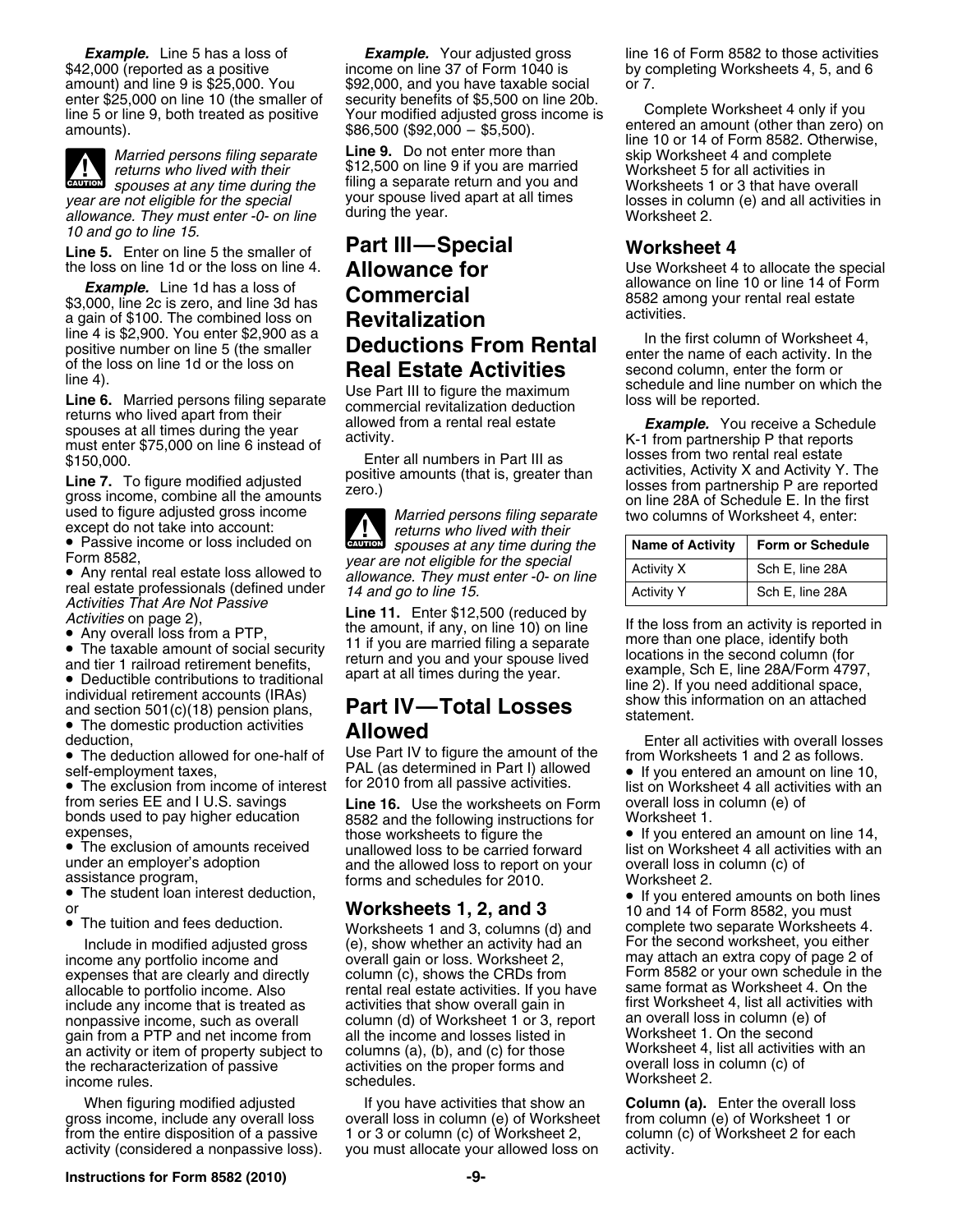**Column (b).** Divide each of the **Column (c).** Complete the following amounts so the losses can be used to individual losses shown in column (a) computation. individual losses shown in column (a)

**Column (c).** Multiply each ratio in<br>
column (b) by the amount on line 10 or<br>
line 14 of Form 8582, and enter the<br>
results in column (c). The total of<br>
column (c) must be the same as line 10<br>
or line 14 of Form 8582.<br>
or

**Column (c) total is the same as <b>WORKSheets 6 and 7 Worksheet 7**<br>*Lumn (a) total if the total losses in* These worksheets allocate your **1** a Worksheet **column (a) total.** If the total losses in and the same as those in these worksheets allocate your<br>column (c) are the same as those in unallowed and allowed losses for each column (a), the losses in Worksheets 1<br>column (a) and 2 are allowed in full and are not If you have losses from any activity and schedules or on different parts of carried over to Worksheet 5. Report all that are reported on two or more the same form or schedule (for<br>amounts in columns (a), (b), and (c) of different forms or schedules, use example, 28% rate and non-28%-rate amounts in columns (a), (b), and (c) of different forms or schedules, use example, 28% rate and non-28%-rate<br>Worksheet 1 and columns (a) and (b) of Worksheet 7 instead of Worksheet 6 for capital losses reported on Schedule Worksheet 1 and columns (a) and (b) of Worksheet 7 instead of Worksheet 6 for capital losses reported on Schedule D). Worksheet 2 on the proper forms and

column (a) total. If the total losses in the same form or schedule but must be alliterent parts of the same form or<br>Column (c) are less than the total losses separately identified for tax purposes schedule) used to report column (c) are less than the total losses separately identified for tax purposes.<br>in column (a), complete column (d). Transactions that must be separately

**Column (a).** Enter the amounts, if any, add "CRD" after the name of the from the activity that is reported on the<br>from column (d) of Worksheet 4 (from activity.<br>column (e) of Worksheet 1 or column **Column (a).** For each a (c) of Worksheet 2 if you did not have in Worksheet 6, enter the net loss plus If you have a Schedule D 28% rate<br>to complete Worksheet 4). Also enter the prior year unallowed loss for the loss and a Schedule D non-28%-rate the losses, if any, from column (e) of activity. Figure this amount by adding loss, see *Example of Schedule D (For*<br>Worksheet 3. The losses in columns (b) and (c) of the *1040) transactions* on page 11 before

**Column (b).** Divide each of the from column (c) of Worksheet 2. **Line 1b, column (a).** Enter any net individual losses shown in column (a) **Column (b).** For each activity entered income from the activity that is report

- 
- Form 8582 normally used. ............ .

schedules.<br>Morksheet 6 for any activity with two or allocates the allowed loss to the<br>Worksheet 6 for any activity with two or allocates the allowed loss to the Worksheet 6 for any activity with two or allocates the allowed loss to the<br>more transactions that are reported on different forms or schedules (or **Column (c) total is less than** more transactions that are reported on different forms or schedules (or chemic for<br>**Lumn (a) total** if the total losses in the same form or schedule but must be different parts of the same f in column (a), complete column (d). Transactions that must be separately only losses that would cause a<br>identified include capital losses that are difference in tax liability if they were identified include capital losses that are<br>28% rate losses and those that are not.

column (d). Also enter the amounts all collectibles gains and deductible schedule are kept separate. Those column (d) as  $\frac{1}{10}$  of Worksheet 4 in long-term losses and section 1202 gain forms, schedules, and parts are: from column (d) of Worksheet 4 in long-term losses and section 1202 gain forms, schedules, and part column (a) of Worksheet 5. on the sale of qualified small business<br>stock. See the instructions for Schedule D (Form 1040) for details. losses and non-28%-rate losses)).

Use Worksheet 6 for any activity listed each transaction reported. See the<br>in Worksheet 5 if all the loss from that Instructions for Schedule D (Form Worksheet 3 or losses in column (d) of in Worksheet 5 if all the loss from that Instructions for Schedule D (Form Worksheet 4 (in column (e) of activity is reported on one form or a notable 1040). Worksheet 4 (in column (e) of activity is reported on one form or  $1040$ .<br>Worksheet 1 or column (c) of schedule and no transactions need to  $\bullet$  Form

and line number on which the loss will loss is a current year Schedule E loss<br>be reported. See the example for and part of it is from a Schedule E prior<br>Worksheet 4, Identify any deduction year unallowed loss.

from Worksheet 2 on a separate line on Worksheet 6, enter the name of<br>(even if the amount is from an activity each activity and the form or schedule line above each line 1a (for example,<br>also shown on Worksheet 1 or 3) and also shown on Worksheet 1 or 3) and and line number on which the loss is<br>add "CRD" after the name of the reported. See the example for rate loss from a partnership).<br>activity. Worksheet 4 Identify each CRD from **Line 1a, c** activity. **Line 12 and 13 activity.** Worksheet 4. Identify each CRD from **Line 18, collumn (a)** Enter the networksheet 5 on a separate line and

> the losses in columns (b) and (c) of Worksheets 1 and 3 or enter the loss completing Worksheet 7.

by the total of all the losses in column in Worksheet 6, enter the amount from on the same form or schedule (or on<br>(a) and enter this ratio for each activity column (c) of Worksheet 5 for the same part of the same form or column (c) of Worksheet 5 for the the same part of the same form or in column (b). The total of all the ratios activity. These are your unallowed schedule) as the loss on line 1a, must equal 1.00. losses for 2010. Keep a record of these column (a).

by the total of all the losses in column<br>
(a) and enter this ratio for each activity<br>
in column (b). The total of all the ratios<br>
in column (b). The total of all the ratios<br> **B.** Add lines 10 and 14 of<br> **B.** Add lines 10 a

**Column (d).** Subtract column (c) from 28% rate losses and those that are not. reported on a different form or schedule column (a) and enter the results in **Note.** 28% rate gain or loss includes or on different parts of th column (a) and enter the results in **Note.** 28% rate gain or loss includes or on different parts of the same form or<br>column (d). Also enter the amounts all collectibles gains and deductible schedule are kept separate. Thos

• Schedule D (Parts I and II (28% rate

**Worksheet 5**<br>Complete Worksheet 5 if any activities **Worksheet 6 Note.** You must make a separate **Complete Worksheet 5 Worksheet 6** Complete Worksheet 5 if any activities enterally complete Worksheet 5 if any activities entry in Schedule D, Part I or Part II, for have an overall loss in column (e) of Use Worksheet 6 for any activity listed each transac

Worksheet 1 or column (c) of schedule and no transactions need to Worksheet 2 if you did not have to be identified separately (as discussed complete Worksheet 4).<br>
Complete Worksheet 4).<br>
Complete Worksheet 5, enter the na

be reported. See the example for the space of the search of the search of the second of the search of the search of the search of the search of the search of the search of the search of the search of the search of the sear

loss plus any prior year unallowed loss<br>from the activity that is reported on the

to complete Worksheet 4). Also enter the prior year unallowed loss for the loss and a Schedule D non-28%-rate<br>the losses, if any, from column (e) of activity. Figure this amount by adding loss, see Example of Schedule D

individual losses shown in column (a) **Column (b).** For each activity entered income from the activity that is reported by the total of all the losses in column in Worksheet 6, enter the amount from on the same form or sch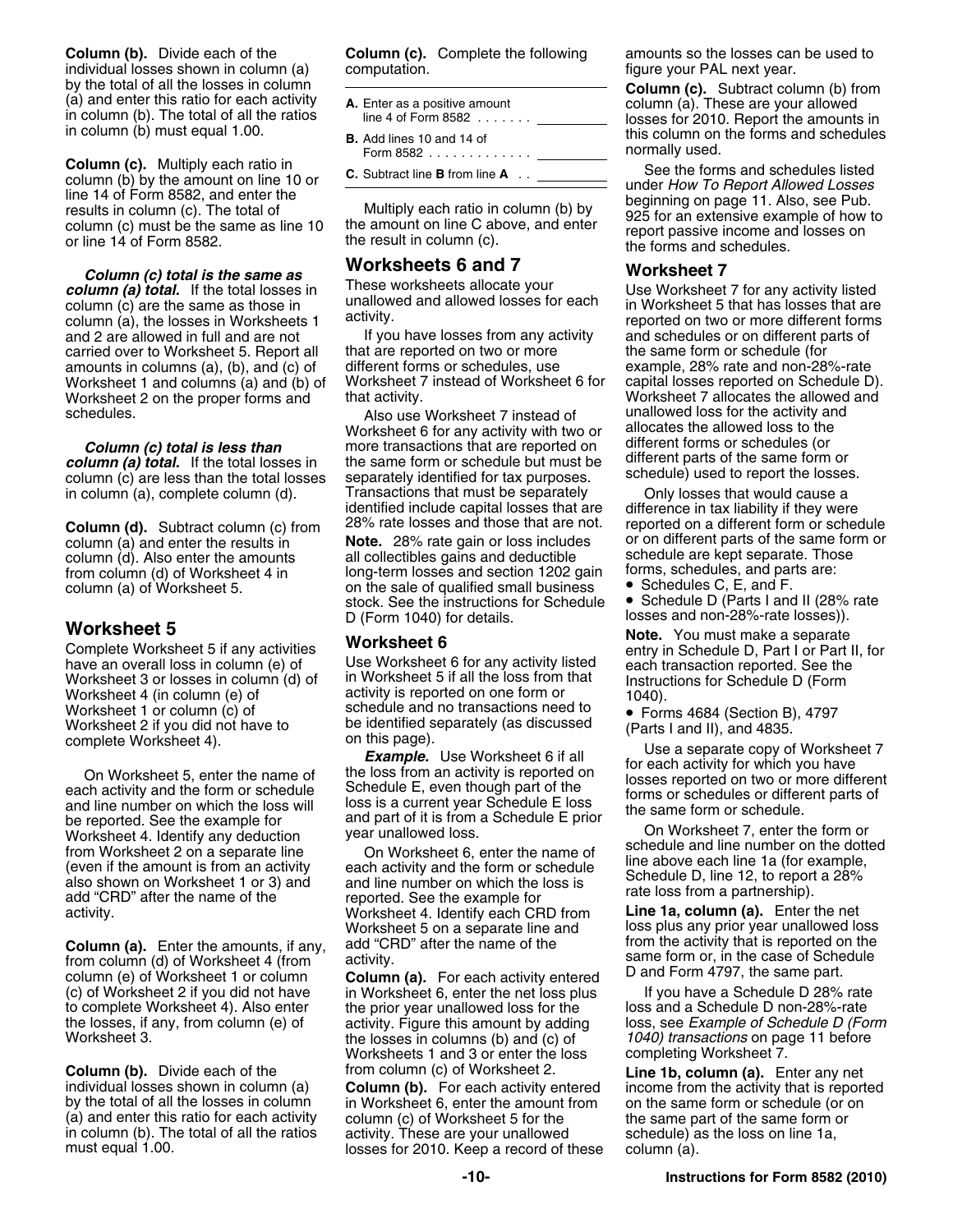unallowed loss from Form 4797, Part I, on line 1a. If the activity has a current *Worksheet 5* **Worksheet 2** on the forms and year Form 4797, Part I, gain, enter the *Norksheet 5* an unallowed loss of schedules normally used. year Form 4797, Part I, gain, enter the Activity I has an unallowed loss of<br>gain on line 1b, column (a). If the \$3,130 (line 4 of Form 8582 (\$3,130)<br>activity does not have a Form 4797,<br>Part I, gain, enter -0- on line 1b,

and enter the result in column (b). If line portion of the unallowed loss<br>1b. column (a), is more than line 1a. attributable to the 28% rate loss and Worksheet 1 and the deductions in 1b, column (a), is more than line 1a, attributable to the 28% rate loss and Worksheet 1 and the deductions in<br>column (a), enter -0- in column (b). The portion attributable to the columns (a) and (b) of Worksheet 2 on

**Column (d).** Multiply the unallowed<br>
losses is figured as follows. \$1,000/<br>
loss for this activity, found in Worksheet<br>
5, column (c), by each ratio in column<br>
5, column (c), by each ratio in column<br>
(c) of Worksheet 7.

The amount in column (d) is the  $$782.50$ .<br>
unallowed loss for 2010. Keep a record • Non-28%-rate loss: .75 x \$3,130 = deductions allowed for 2010 for the<br>
of this worksheet so you can use the  $$2.347.50$ .

column (d) from the loss entered on line  $$217.50$ .<br>
1a. column (a). This is the allowed loss • Non-28%-rate loss: \$3.000 - Worksheet 1 or 3, on the forms or 1a, column (a). This is the allowed loss  $\bullet$  Non-28%-rate loss: \$3,000 − Worksheet 1 or 3, on the forms or sensing \$2,347.50 = \$652.50 for 2010 to enter on the forms or  $$2,347.50 = $652.50$ . schedules. The forms and schedules The total loss allowed for Activity I **Schedules C and F, and Form 4835.**<br>you use must show the losses from this (\$870) is entered in Part II of Schedule Enter on the net profit or loss l

1040) transactions. The taxpayer had of the unallowed 28% rate and form or schedule shows net profit for the following Schedule D (Form 1040) non-28%-rate losses to figure the PAL the year, reduce the net profit by the<br>transactions from passive activities in for these transactions next year. allowed loss from Worksheet 6 or 7 transactions from passive activities in for these transactions next year.<br>2010. See the forms and schedules

28% rate loss) of \$230 and net income

Activity I has an overall loss of<br>
\$4,000 (current year long-term capital<br>
\$4,000 (current year long-term capital<br>
\$4,000 and a prior year<br>
\$5,000 and a prior year<br>
\$1,000). Activity I has an overall loss of<br>
\$1,000). Acti

**Instructions for Form 8582 (2010) -11-**

entered in column (b) by the total of The loss attributable to the 28% rate **Losses allowed in column (c) of** total of the season column (b) and enter the ratio in the the season of the loss attributable **Worksheet 6.** The loss (\$1,000) and the loss attributable **Worksheet 6.** The amounts in column<br>to the non-28%-rate loss (\$3,000) are (c) of Worksheet 6 are the losses or column (c). The total of this column and the non-28%-rate loss (\$3,000) are (c) of Worksheet 6 are the losses or<br>Separate entries in Worksheet 7. The deductions allowed for 2010 for the must be 1.00. Separate entries in Worksheet 7. The deductions allowed for 2010 for 2010 for 2010 for 2010 for  $\mu$  and 2010 for the 2010 for the 1.00. The contract of each loss to the total of the two

Column (e). 28% rate loss: \$1,000 − \$782.50 = viction income, it and the income, i<br>\$217.50.<br>**Final activity from column (a)** of

you use must show the losses from this (\$870) is entered in Part II of Schedule<br>column and the income, if any, for that <br>activity from column (a) of Worksheet 1 (\$217.50) is entered on the 28% rate loss your schedule or fo **Example of Schedule D (Form** instructions for line 18). Keep a record If the net profit or loss line on your

of \$1,100 from Schedule E (Form 8582 shows net income or zero, all the loss allowed for the year). To the left of  $\frac{1040}{1040}$ .<br>
1040).<br>
Morksheet 3 Worksheets 1 and 3 and all the See *Schedule D and Form 4797 Worksheet 3* Worksheets 1 and 3 and all the See *Schedule D and Form 4797*<br>deductions in columns (a) and (b) of instructions on page 12 if you also had

Since Activity II has an overall gain, and (c) of Worksheets 1 and 3 and all The allowed loss on line 23 will include<br>amounts shown in columns (a) and the deductions in columns (a) and (b) of the loss allowed to the extent the amounts shown in columns (a) and the deductions in columns (a) and (b) of (b) of Worksheet 3 for that activity are Worksheet 2 are allowed in full. Report Worksheet 2 are allowed in full. Report profit. Line 24 of Schedule E will show reported on the proper forms and the income and losses in columns (a), total profit and line 25 will show total

**Example.** You enter a prior year schedules and are not shown on any (b), and (c) of Worksheets 1 and 3 and (b) of and the allowed loss from Form 4797, Part I, other worksheet.

**Line 1c, column (b).** Subtract line 1b, the inconsition of the allowed in full. Report the income and column (a), This worksheet is used to figure the allowed in full. Report the income and and enter the result in column column (a), enter -0- in column (b). the portion attributable to the columns (a) and (b) of Worksheet 2 on<br>non-28%-rate loss. the forms and schedules normally used.<br>notionally used. The loss attributable to the 28% rate **L** 

 28% rate loss: .25 x \$3,130 = **Worksheet 7.** The amounts in column of this worksheet so you can use the  $$2,347.50$ .<br>
lowed losses for Activity I: the losses allowed from column (e) of<br> **Column (e).** Subtract the amount in  $\bullet$  28% rate loss: \$1,000 - \$782.50 = Worksheet 7 and the income,

See the forms and schedules listed and enter the result on the net profit or<br>der How To Report Allowed Losses loss line.

Activity I<br>
A passive activity prior year<br>
unallowed Losses<br>
unallowed Losses<br>
a passive activity prior year<br>
unallowed long-term capital loss (a 28%<br>
extensive example of how to report<br>
example of the year of \$5,000 from *Activity II* **Exercise 2010** is a set of the Magnetic Section of the Section of the Section of School.<br>Activity II and the Section of the Section of the Section of the Section of the Section of the Section of the Section A current year collectibles loss (a **Allowed Losses** on line 31 of Schedule C (the \$5,000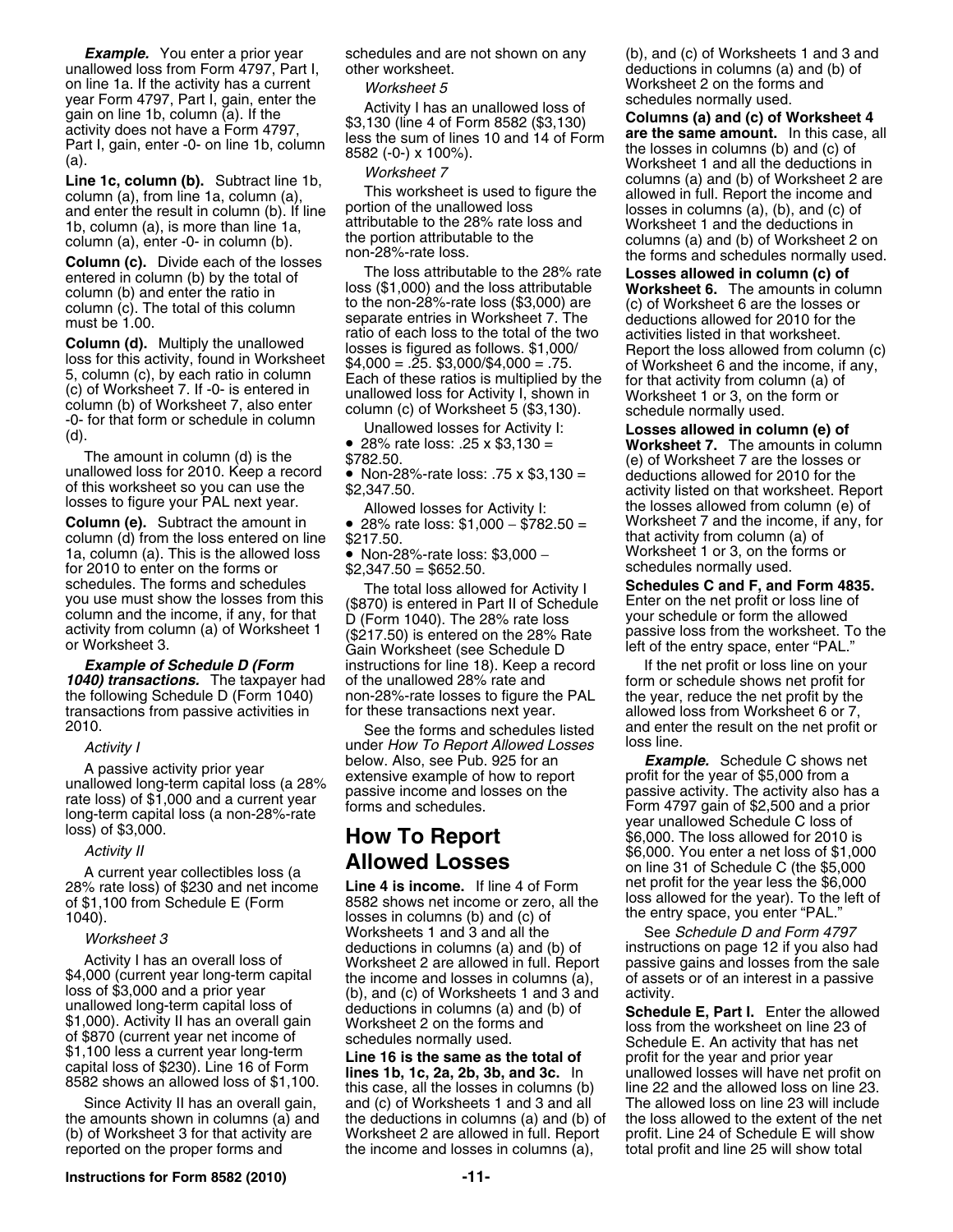nonpassive). Line 26 will show the total net profit or loss. **Partnerships (PTPs)** included in modified adjusted gross

mat is passive income must be entered<br>as passive income in the appropriate equivalent).<br>column of Schedule E, Part II or III. An actablished assembled as exclusive income when figuring your investment column of Schedule E, Part II or III. income when figuring your investment<br>
Enter the passive loss allowed from includes and prational securities interest expense deduction. See Form in<br>
Worksheet 6 or 7 in the appropriate Worksheet 6 or 7 in the appropriate<br>
column for passive losses. The passive<br>
column for passive losses. The passive<br>
column for passive losses. The passive<br>
column for passive losses. The passive<br>
column for passive losses income and deductions treated as **A** secondary market generally exists **Example.** You have Schedule E<br>
passive activity income and deductions. If a person stands ready to make a **ready income of \$8,000** and a Form 4797 passive activity income and deductions. If a person stands ready to make a income of \$8,000 and a Form 4797<br>See Self-Charged Interest on page 6. Invented in the interest. An interest is expriency parallowed loss of \$3,500

instructions on this page if you also had brokers or dealers, who are making a <sup>−</sup> \$3,500) that is nonpassive income. passive gains or losses from the sale of market in the interest. On Schedule E, Part II, you report the assets or of an interest in a passive The substantial equivalent of a \$4,500 net gain as nonpassive income<br>activity. In column (g), you report secondary market exists if there is no in column (j). In column (g), you report

Gain as "FPA." Enter any allowed CRDs) for rental real estate activities consists of \$12,000 (current year losses<br>losses for Schedule D or Form 4797 on does not apply to PALs from a PTP plus prior year unallowed losses) an

that the gains might offset other PALs. *Activity Income and Deductions*<br>
Report all the gains and losses on the beginning on page 5.<br>
forms and schedules normally used, 2. If you have an overall gain, the **TIP** the unallo forms and schedules normally used, 2. If you have an overall gain, the *the unallowed losses, use* and to the left of the entry space, enter net gain portion (total gain minus total *Worksheets 5, 6, and 7 of Form*

See *Self-Charged Interest* on page 6. market in the interest. An interest is prior year unallowed loss of \$3,500<br>treated as readily tradable if the interest from the passive activities of a PTP.<br>See *Schedule D and Form 4* is regularly quoted by persons, such as You have a \$4,500 overall gain (\$8,000 brokers or dealers, who are making a  $=$   $\pm$ 3.500) that is nonpassive income.

secondary market exists if there is no in column (j). In column (g), you report<br>identifiable market maker, but holders the remaining Schedule E gain of **Form 4684, Section B.** Any passive identifiable market maker, but holders the remaining Schedule E gain of<br>activity gain from Form 4684 is regular, and ongoing opportunity to sell income. On the appropriate line of Form<br>u not have passive losses on Form 4684, information on offers to buy, sell, or inform PTP" to the left of each entry<br>complete Form 4684 and follow the exchange interests. Similarly, the space, complete Form 4684 and follow the exchange interests. Similarly, the space.<br>
instructions for that form for where to substantial equivalent of a secondary 3. If you have an overall loss (but If you have passive losses on Form<br>4684, cross through the amount you<br>4684, cross through the amount you<br>42 of that form, and enter the allowed<br>42 of that form, and enter the allowed<br>42 of that form, and enter the allowed<br>

**Schedule D and Form 4797.** If you Section 469(k) provides that the schedule or form you normally use the passive activity imitations must be sold assets from a passive activity or applied separately to items from each you

the gains, if any, or losses were<br>
entered on Form 8582 or the<br>
losses must be reported on the forms<br>
losses must be reported on the forms<br>
losses must be reported on the forms<br>
losses must be reported on the forms<br>
losses

 $losses$ ) is nonpassive income.

losses allowed (both passive and **Publicly Traded** It is important to figure the nonpassive). Line 26 will show the total Schedule E, Parts II and III. Any net<br>income shown on your Schedule K-1 market or are readily tradable on a<br>that is passive income must be entered secondary market (or its substantial also, you may be able to include the

instructions for that form for where to substantial equivalent of a secondary and 3. If you have an overall loss (but report the gain.<br>market exists if prospective buyers and did not dispose of your entire interest in<br>sell a discuss is carried forward to use in a future<br>loss from the worksheet. To the left of would provide.<br>the entry space, enter "PAL." **Special Instructions for PTPs** Report as a passive loss on the

losses for Schedule D or Form 4797 on<br>
the appropriate line, and to the left of<br>
the entry space, enter "PAL."<br> **Entire disposition with an overall**<br> **Entire disposition with an overall**<br> **Entire disposition with an overal**